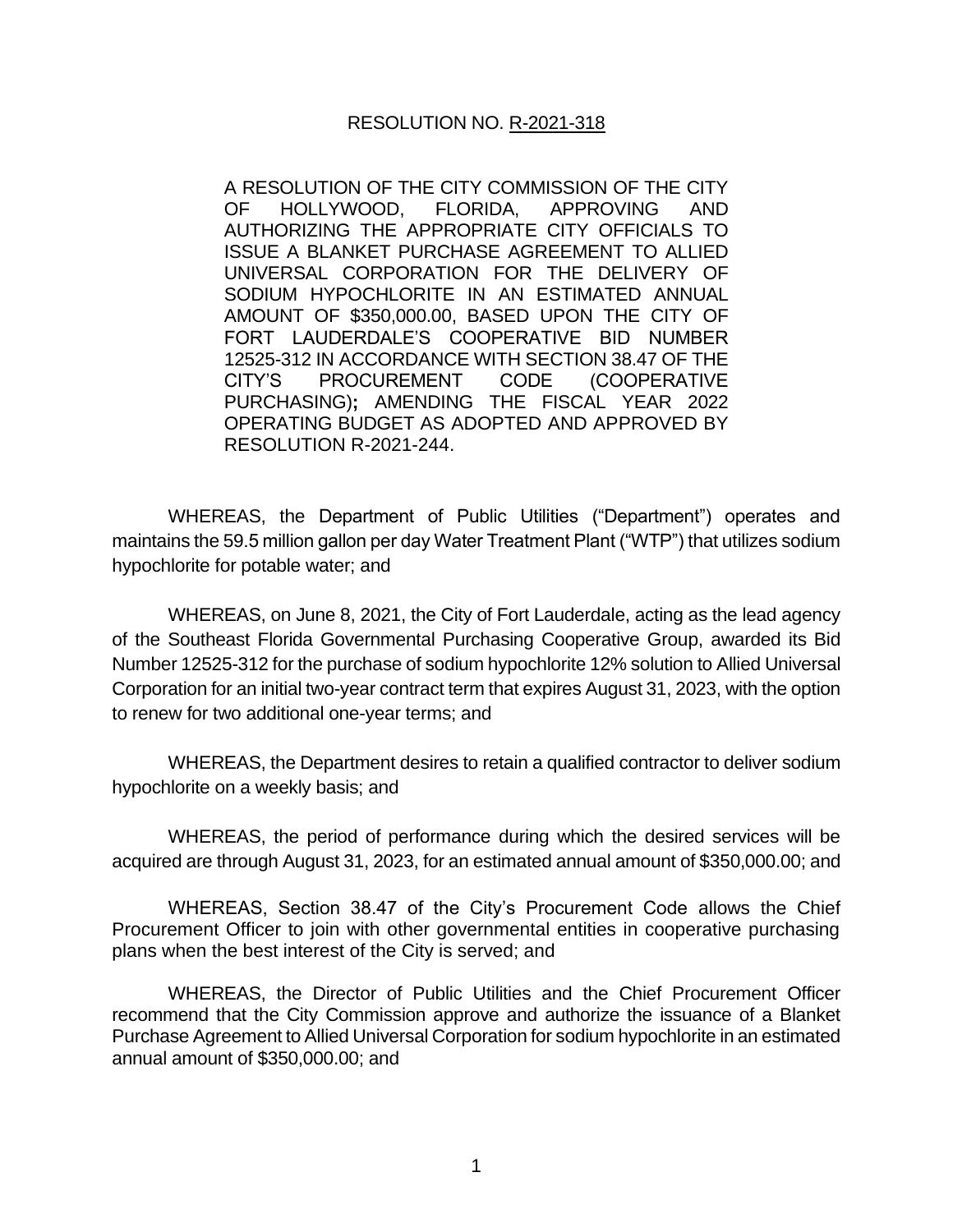WHEREAS, the Fiscal Year 2022 Operating Budget of the City of Hollywood was adopted and approved by the City Commission pursuant to Resolution R-2021-244 at the 2<sup>nd</sup> Public Budget Hearing on September 23, 2021; and

WHEREAS, this Resolution seeks to amend the budget as detailed in the attached Exhibit "1".

WHEREAS, funding will be made available in account number 442.400501.53600.552330.000000.000.000 and will be requested in subsequent fiscal years.

NOW, THEREFORE, BE IT RESOLVED BY THE CITY COMMISSION OF THE CITY OF HOLLYWOOD, FLORIDA:

Section 1: That the foregoing "WHEREAS" clauses are ratified and confirmed as being true and correct and are incorporated in this Resolution.

Section 2: That it approves and authorizes the issuance, by the appropriate City officials, of the attached Blanket Purchase Agreement to Allied Universal Corporation, together with such non-material changes as may be subsequently agreed to by the City Manager and approved as to form and legal sufficiency by the City Attorney.

Section 3: That these Amendments to the Operating Budget of the City of Hollywood for the Fiscal Year beginning October 1, 2021, relating to the Water and Sewer Fund and set forth in detail in the attached Exhibit "1" are adopted and authorized as Amendments to the Operating Budget of the City of Hollywood for the Fiscal Year 2022.

Section 4: That this Resolution shall be in full force and effect immediately upon its passage and adoption.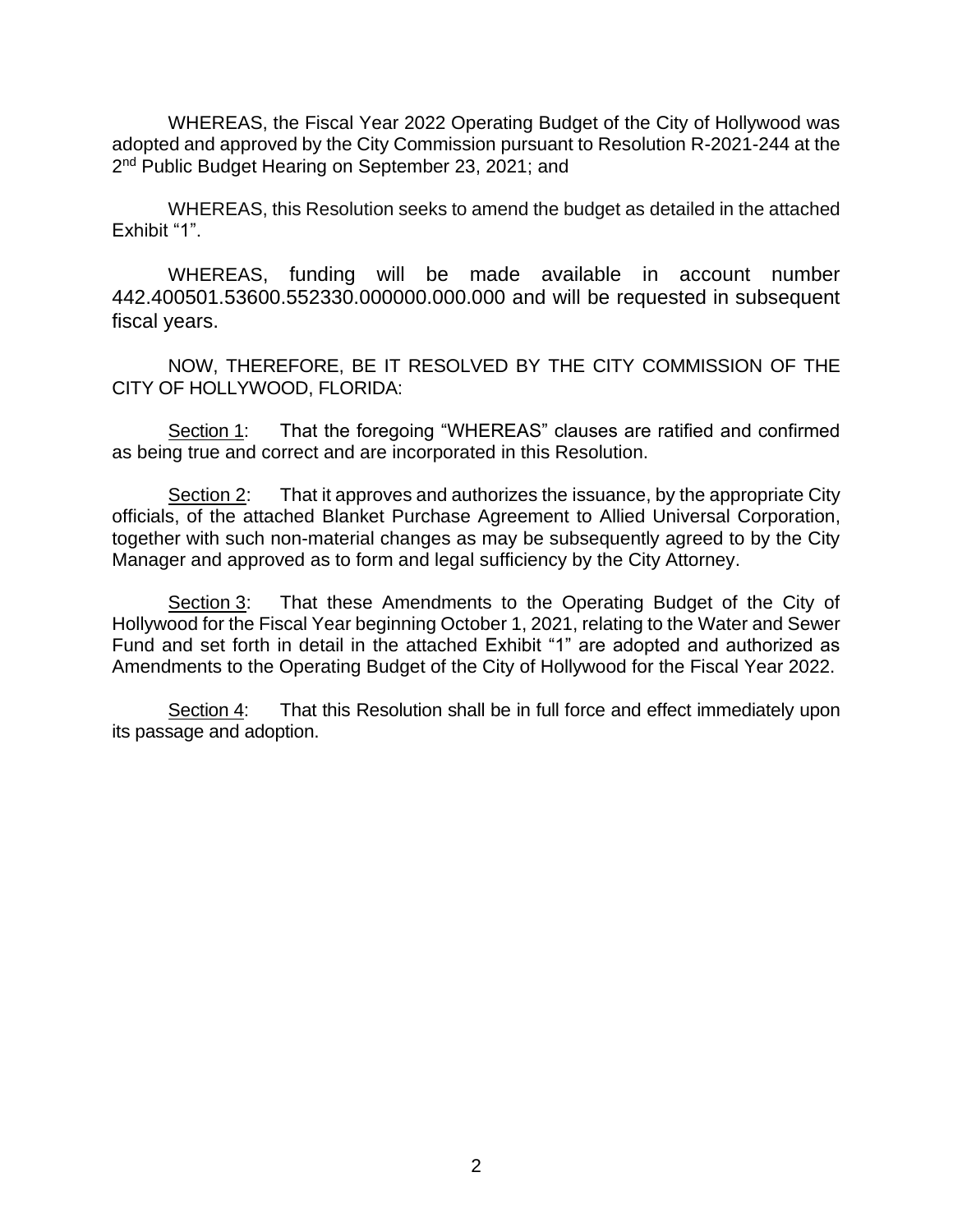A RESOLUTION OF THE CITY COMMISSION OF THE CITY OF HOLLYWOOD, FLORIDA, APPROVING AND AUTHORIZING THE APPROPRIATE CITY OFFICIALS TO ISSUE A BLANKET PURCHASE AGREEMENT TO ALLIED UNIVERSAL CORPORATION FOR THE DELIVERY OF SODIUM HYPOCHLORITE IN AN ESTIMATED ANNUAL AMOUNT OF \$350,000.00, BASED UPON THE CITY OF FORT LAUDERDALE'S COOPERATIVE BID NUMBER 12525-312 IN ACCORDANCE WITH SECTION 38.47 OF THE CITY'S PROCUREMENT CODE (COOPERATIVE PURCHASING)**;** AMENDING THE FISCAL YEAR 2022 OPERATING BUDGET AS ADOPTED AND APPROVED BY RESOLUTION R-2021-244.

PASSED AND ADOPTED this 1st day of December, 2021.

ATTEST:

JOSH LEVY, MAYOR

\_\_\_\_\_\_\_\_\_\_\_\_\_\_\_\_\_\_\_\_\_\_\_\_\_\_\_\_\_\_\_\_

\_\_\_\_\_\_\_\_\_\_\_\_\_\_\_\_\_\_\_\_\_\_\_\_\_\_\_\_\_\_\_\_ PATRICIA A. CERNY, MMC CITY CLERK

APPROVED AS TO FORM AND LEGAL SUFFICIENCY for the use and reliance of the City of Hollywood, Florida, only.

\_\_\_\_\_\_\_\_\_\_\_\_\_\_\_\_\_\_\_\_\_\_\_\_\_\_\_\_\_\_\_\_ DOUGLAS R. GONZALES CITY ATTORNEY